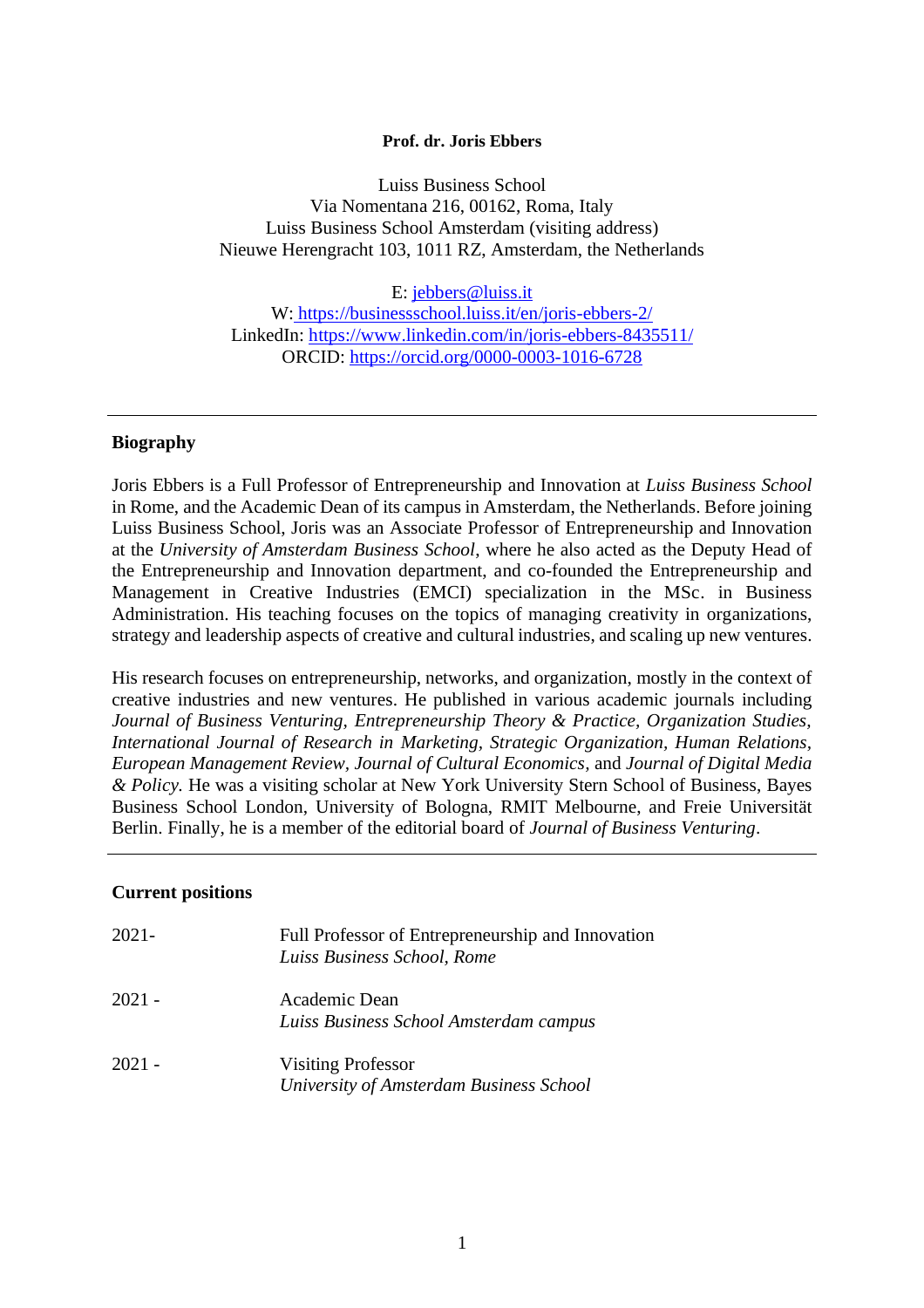## **Education**

| $2005 - 2009$ | Economics and Business Administration, Ph.D.<br>University of Amsterdam                                 |
|---------------|---------------------------------------------------------------------------------------------------------|
| $1999 - 2004$ | Political Science, major International Relations, BSc., MSc.<br>University of Amsterdam                 |
| 2001          | Information and Communications Management (student exchange)<br><b>National University of Singapore</b> |
| $1996 - 1998$ | Social and Cultural Science, First year BSc.<br><b>VU University Amsterdam</b>                          |

# **Past positions**

| $2015 - 2021$ | Associate Professor of Entrepreneurship and Innovation<br>University of Amsterdam Business School                            |
|---------------|------------------------------------------------------------------------------------------------------------------------------|
| $2015 - 2021$ | Deputy Head of the Entrepreneurship and Innovation section<br>University of Amsterdam Business School                        |
| $2012 - 2015$ | Assistant Professor of Strategy and Entrepreneurship<br>University of Amsterdam Business School                              |
| $2009 - 2012$ | Postdoctoral Researcher Cultural Entrepreneurship and Management<br>University of Amsterdam Business School                  |
| 2005          | Trainee at the Radio Spectrum Policy unit of the DG Information<br>Society and Media<br><b>European Commission, Brussels</b> |
| $2004 - 2005$ | Junior strategy consultant<br><b>Stratix Consulting, Amsterdam</b>                                                           |
| $2000 - 2004$ | Film and TV production assistant and location manager<br>Freelance, Amsterdam                                                |

# **Visiting scholar positions**

| 2018 | Freie Universität Berlin, Germany                        |
|------|----------------------------------------------------------|
| 2015 | RMIT, Melbourne, Australia                               |
| 2013 | <i>University of Bologna, Italy</i>                      |
| 2011 | <i>Bayes (formerly Cass) Business School, London, UK</i> |
| 2008 | NYU Stern School of Business, New York, USA              |
|      |                                                          |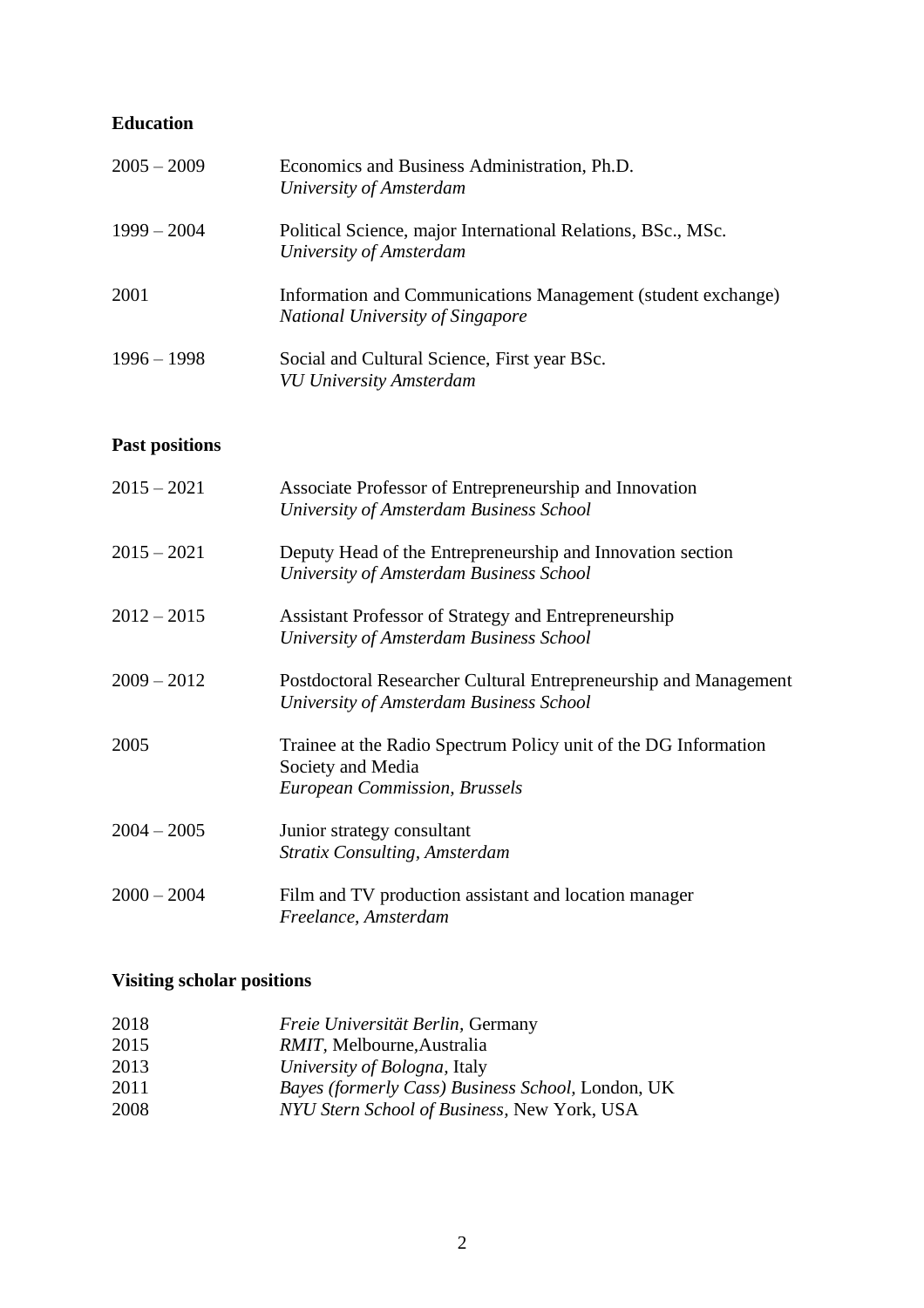### **Publications**

Tomaselli, A., Ebbers, J.J. & Torluccio, G. (2022, in press). Investments in nascent projectbased enterprises: The interplay between role-congruent reputations and institutional endorsement. *Organization Studies*, [https://doi.org/10.1177/0170840621994521](https://doi.org/10.1177%2F0170840621994521)

Idiz, D.R. Irion, K., Ebbers, J.J., Vliegenthart, R. (2021). European audiovisual media policy in the age of global video on demand services: A case study of Netflix in the Netherlands. *Journal of Digital Media & Policy*, 12(3), 425-449. [https://doi.org/10.1386/jdmp\\_00070\\_1](https://doi.org/10.1386/jdmp_00070_1)

Ebbers, J.J., Leenders, M.A.A.M., Augustijn, J.E. (2021). Relationship value benefits of membership programs for museums beyond fees: From cross-buying to new member recruitment. *European Management Review*, 18(4), 418-432. <https://doi.org/10.1111/emre.12465>

Kackovic, M., Bun, M.J.G, Weinberg, C.B., Ebbers, J.J. & Wijnberg, N.M. (2020). Thirdparty signals and sales to expert-agent buyers: Quality indicators in the contemporary visual arts market. *International Journal of Research in Marketing, 37(3)*: 587-601, <https://doi.org/10.1016/j.ijresmar.2019.11.001>

Ebbers, J.J. (2019). Teaching case: *Radically Open Security.* Teaching case for entrepreneurship programs at the 3<sup>rd</sup> year BSc., MSc. or post experience level, <https://entrepreneurshipcases.amsterdam/ros>

Ebbers, J.J. & Wijnberg, N.M. (2019). The co-evolution of social networks and selection system orientations as core constituents of institutional logics of future entrepreneurs at school. *Journal of Business Venturing, 34(3): 558-577,*  <https://doi.org/10.1016/j.jbusvent.2018.12.005>

Ebbers, J.J. & Wijnberg, N.M. (2017). Betwixt and between: role conflict, role ambiguity and role definition in project-based dual leadership structures, *Human Relations, 70(11):* 1342– 1365, [https://doi.org/10.1177/0018726717692852](https://doi.org/10.1177%2F0018726717692852)

Ebbers, J.J. (2017). Teaching case: *Metrica Sports.* Teaching case for entrepreneurship programs at the 3rd year BSc., MSc. or post experience level, <https://entrepreneurshipcases.amsterdam/metricasports>

Ebbers, J. J. (2014). Networking behavior and contracting relations among entrepreneurs in business incubators. *Entrepreneurship Theory & Practice, 8(5)*: 1159-1181, [https://doi.org/10.1111/etap.12032](https://doi.org/10.1111%2Fetap.12032)

Ebbers, J. J., N. M. Wijnberg & P. V. Bhansing  $(2013)$ . The producer-director dyad: Managing the faultline between art and commerce. In J. C. Kaufman & D. K. Simonton (Eds.), *The Social Science of Cinema*. New York: Oxford University Press. [\[link\]](http://ukcatalogue.oup.com/product/9780199797813.do)

Ebbers, J. J. & N. M. Wijnberg (2012). Nascent ventures competing for start-up capital: Matching reputations and investors. *Journal of Business Venturing,* 27(3): 372-384, <https://doi.org/10.1016/j.jbusvent.2011.02.001>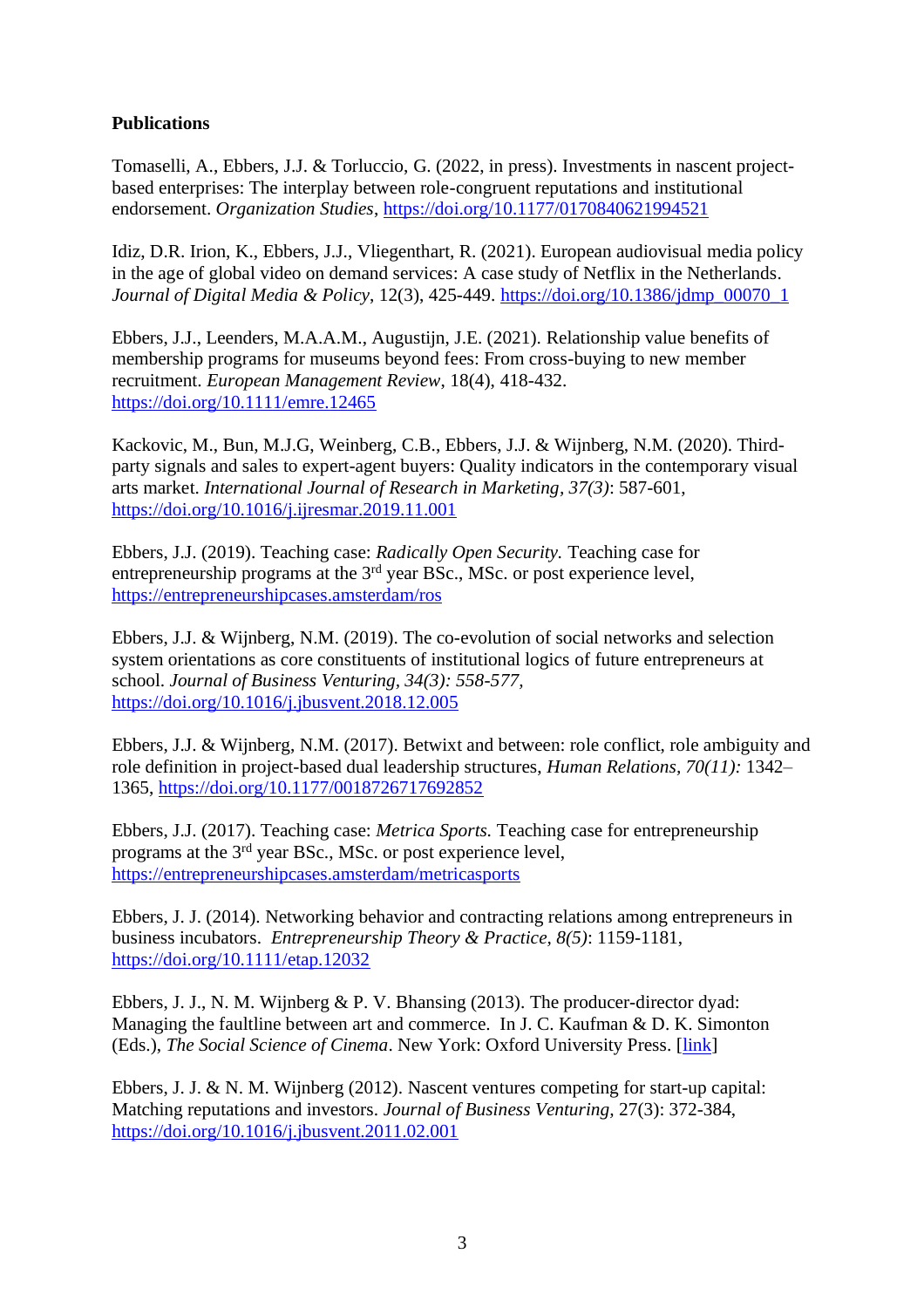Ebbers, J. J. & N. M. Wijnberg (2012). The effects of having more than one good reputation on distributor investments in the film industry. *Journal of Cultural Economics,* 36(3): 227- 248,<https://doi.org/10.1007/s10824-012-9160-z>

Ebbers, J. J. & N. M. Wijnberg (2010). Disentangling the effects of reputation and network position on the evolution of alliance networks. *Strategic Organization*, 8(3): 255-275, [https://doi.org/10.1177/1476127010381102](https://doi.org/10.1177%2F1476127010381102)

Ebbers, J. J. & N. M. Wijnberg (2009). Latent organizations in the film industry: Contracts, rewards, and resources. *Human Relations*, 62(7): 987-1009, [https://doi.org/10.1177/0018726709335544](https://doi.org/10.1177%2F0018726709335544)

Ebbers, J. J. & N. M. Wijnberg (2009). Organizational memory: From expectations memory to procedural memory. *British Journal of Management*, 20(4): 478-490, <https://doi.org/10.1111/j.1467-8551.2008.00603.x>

Ebbers, J. J. (2009). Organizational dynamics in social networks: Contracts and reputations in the film industry. Enschede: Ipskamp (Ph. D. dissertation).

#### **Current teaching**

Master:

| <b>AdVenture Lab</b> |  |
|----------------------|--|
|----------------------|--|

MBA:

Creative Industries Business Modelling and Planning

#### **Past teaching**

| Bachelor: |                             |
|-----------|-----------------------------|
|           | Marketing and Strategy      |
|           | Cultural Industries         |
|           | Writing a Literature Review |

#### Master:

| Theories of Entrepreneurship and Management in the Creative Industries |
|------------------------------------------------------------------------|
| <b>Managing Creativity</b>                                             |
| Strategic Management                                                   |
| <b>Strategic Organization</b>                                          |
| Writing a MSc Thesis Proposal                                          |

#### MBA:

Scaling-up Businesses Cultural Entrepreneurship

#### Executive:

Mentoring Startups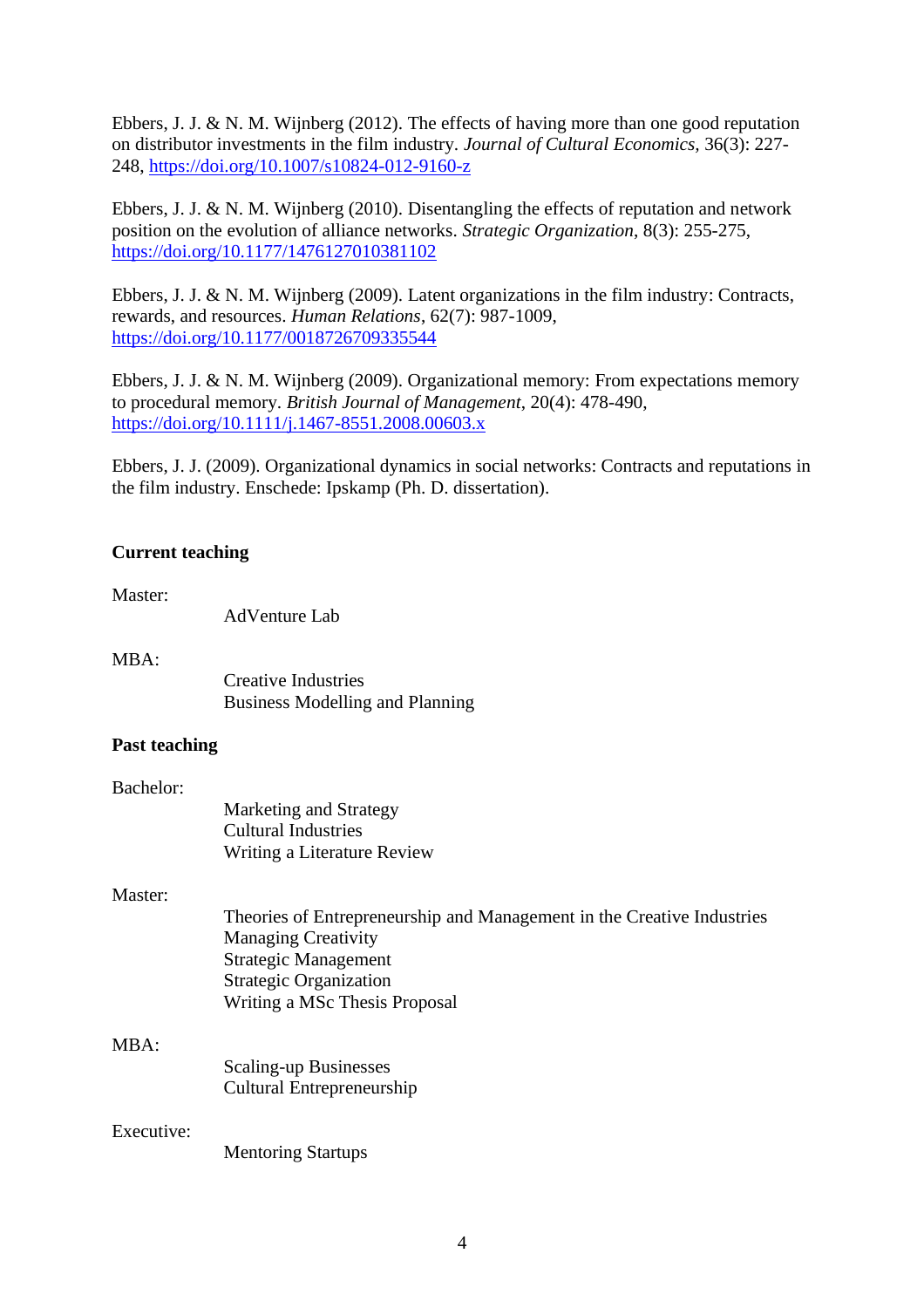#### **Grants and awards**

| 2020 | Co-applicant Global Digital Cultures project "Cultural diversity in the age of<br>global digital media: The case of Netflix in the Netherlands".<br>Main applicant: Daphne Idiz, MSc.<br>Co-applicants: Dr. Kristina Irion, Prof. dr. Rens Vliegenthart                                                          |
|------|------------------------------------------------------------------------------------------------------------------------------------------------------------------------------------------------------------------------------------------------------------------------------------------------------------------|
| 2018 | Principal investigator NWO-Talpa "Data inspired creativity: Using big<br>data in cross-media creative innovation processes".<br>Co-applicants: Dr. Ju-Sung Lee, Dr. Francesco Lelli, Dr. Tonny Krijnen, Dr.<br>Florian Kunneman, Dr. Sanne Kruikemeier, Dr. Guda van Noort. Dr. Jason<br>Roos, Dr. Sabrina Sauer |
| 2018 | Principal investigator NWO-KIEM project "Motivations of artists for (not)<br>starting a crowdfunding campaign".                                                                                                                                                                                                  |
| 2017 | Principal investigator IXANext project "Performance of startups in university<br>incubators and accelerators."                                                                                                                                                                                                   |
| 2016 | Co-applicant Raak-MKB project "Meer profijt uit data".<br>Main applicant: dr. Harry van Vliet                                                                                                                                                                                                                    |
| 2016 | Principal investigator NWO-KIEM project "Multiplex networks in creative<br>industries incubators and firm performance".<br>Co-applicant: prof. dr. Wouter Stam                                                                                                                                                   |
| 2011 | Co-applicant NWO Mozaiek Ph.D.<br>Main applicant: M. Kackovic,<br>Co-applicant: prof. dr. N.M. Wijnberg                                                                                                                                                                                                          |
| 2010 | Nominated for the NOBEM dissertation of the year award in Management and<br><b>Business Economics</b>                                                                                                                                                                                                            |
| 2008 | Co-applicant NWO MaGW open competition project "Latent organizations in<br>the Dutch film industry".<br>Main applicant: prof. dr. N.M. Wijnberg<br>Co-applicant: dr. M.J.G. Bun                                                                                                                                  |

### **Editorial positions**

| $2020$ – present | Editorial board member Journal of Business Venturing |  |  |
|------------------|------------------------------------------------------|--|--|
|                  |                                                      |  |  |

### **Reviewer activities**

Ad-hoc reviewer for *Entrepreneurship Theory & Practice, Research Policy, Human Relations, R&D Management, Journal of Cultural Economics, Journal of Business Research, Industry and Innovation, Technology Analysis and Strategic Management*, and conferences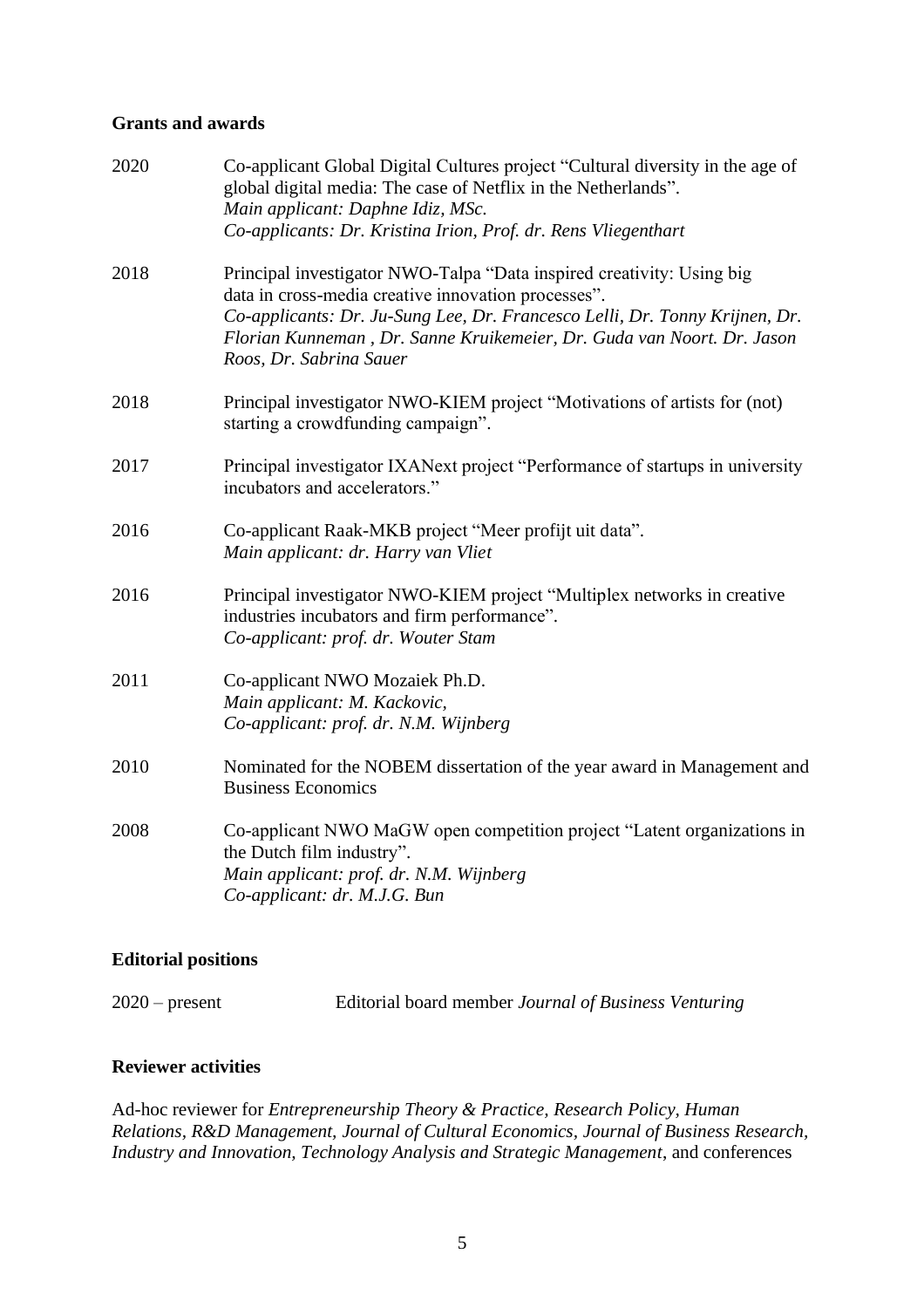including *the Academy of Management* conference, and the *European Group for Organizational Studies*.

## **PhD supervision**

| Kai Becker       | University of Amsterdam, main supervisor, expected completion: 2022 |
|------------------|---------------------------------------------------------------------|
| Joobin Ordoobody | Tilburg University, co-supervisor, expected completion: 2022        |
|                  | Bamini Balakrishnan RMIT Melbourne, co-supervisor, graduation: 2017 |
| Angelo Tomaselli | University of Bologna, co-supervisor, graduation: 2016              |
| Monika Kackovic  | University of Amsterdam, co-supervisor, graduation: 2016            |

### **PhD evaluation committees**

| Hesam Fasaei      | Erasmus University Rotterdam, graduation: 2020. |
|-------------------|-------------------------------------------------|
| Isabella Pozzo    | Bocconi University Milan, graduation: 2020.     |
| Mariëtte Kaandorp | VU University Amsterdam, graduation: 2017.      |
| Balazs Szatmari   | Erasmus University Rotterdam, graduation: 2016. |

## **Other professional roles and service**

| $2013 - 2018$ | Co-founder Entrepreneurship and Management in the Creative<br>Industries (EMCI) track in the MSc. in Business Administration<br>University of Amsterdam Business School |
|---------------|-------------------------------------------------------------------------------------------------------------------------------------------------------------------------|
| $2017 - 2018$ | Member of the BSc. and MSc. in Business Administration program<br>committee                                                                                             |
|               | University of Amsterdam Business School                                                                                                                                 |
| $2015 - 2016$ | Member of the management team of the Amsterdam Center for                                                                                                               |
|               | Entrepreneurship (ACE) to represent the University of Amsterdam                                                                                                         |
|               | University of Amsterdam Business School                                                                                                                                 |

## **Training and courses attended**

| 2021 | Academic leadership program, Ardis, the Hague                            |
|------|--------------------------------------------------------------------------|
| 2013 | Harvard case method teaching seminar, <i>Harvard Business Publishing</i> |
| 2011 | University teaching qualification (BKO), University of Amsterdam         |
| 2010 | Modern regression (using R), University of Oxford                        |
| 2009 | Media relations, University of Amsterdam                                 |
| 2008 | Analysis of social networks using UCINET and SIENA, University of Oxford |
| 2008 | Project management, University of Amsterdam                              |
| 2008 | Organization theory, New York University Stern School of Business        |
| 2007 | Social network analysis, University of Groningen                         |
| 2006 | Introductory course panel data regression analysis, University of Essex  |
| 2006 | Didactics for PhD candidates, University of Amsterdam                    |
| 2006 | Econometrics for economists, University of Amsterdam                     |
|      |                                                                          |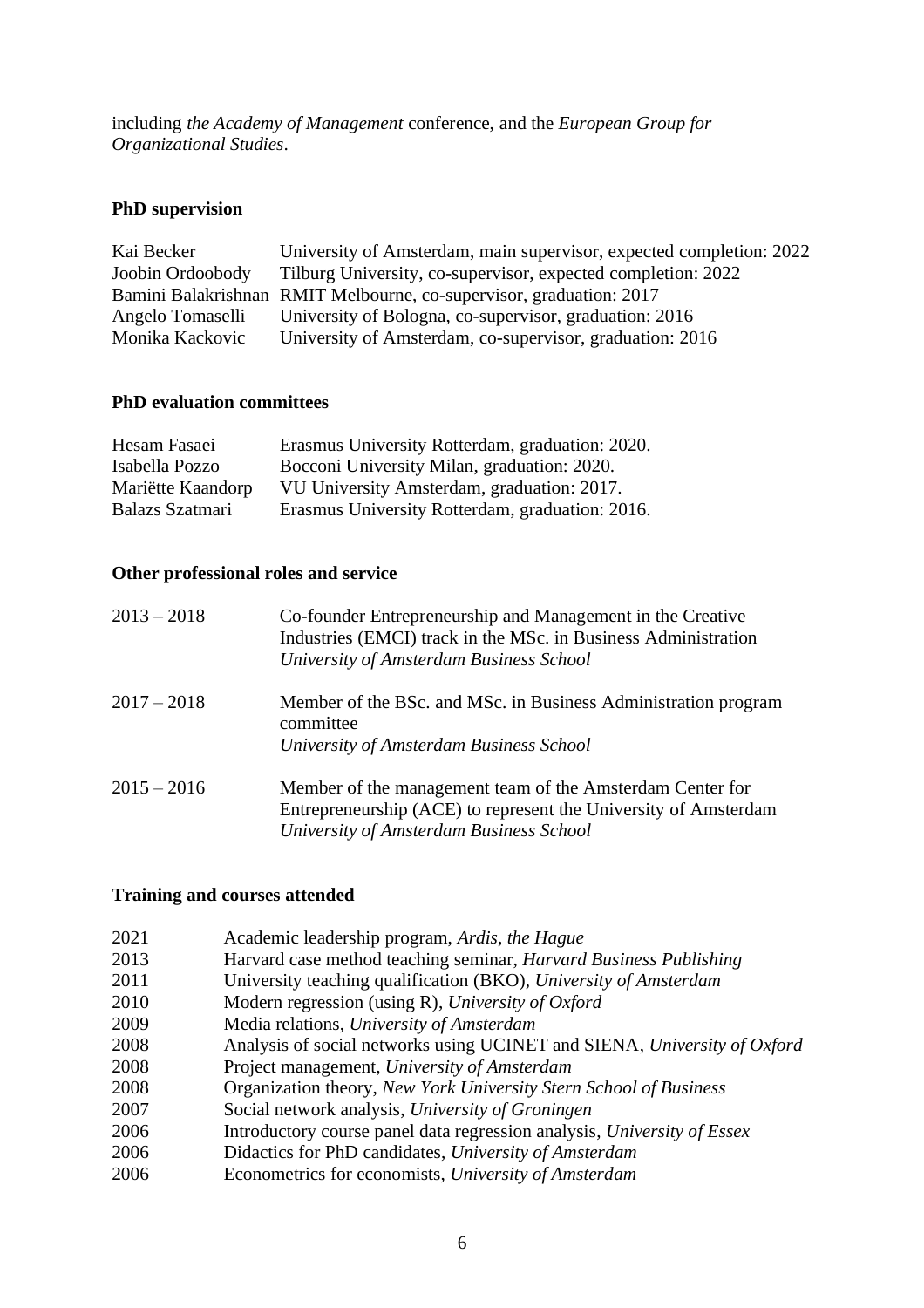| 2005 | French intermediate language course, Alliance Française, Brussels |
|------|-------------------------------------------------------------------|
| 2004 | Scriptwriting for film, Schrijversvakschool, Amsterdam            |

# **Conference presentations**

| 2021 | Academy of Management Conference, Boston, July 29-August 4                                                                                    |
|------|-----------------------------------------------------------------------------------------------------------------------------------------------|
| 2021 | European Group for Organizational Studies Conference, Amsterdam, July 8-                                                                      |
|      | 10                                                                                                                                            |
| 2020 | European Group for Organizational Studies Conference, Hamburg, July 2-4                                                                       |
| 2020 | Creative Industries Conference, Cass Business School, London, June 26-27                                                                      |
| 2019 | European Alternative Finance Research Conference, Utrecht, October 15                                                                         |
| 2019 | Academy of Management Conference, Boston, August 9-13                                                                                         |
| 2019 | Temporal Dynamics in Entrepreneurial Ecosystems Symposium, Hannover,<br>July $1-2$                                                            |
| 2019 | Creative Industries Conference, HEC / INSEAD / ESSEC / IESEG, Paris,<br>June 21-22                                                            |
| 2018 | European Group for Organizational Studies Conference, Tallinn, July 5-7                                                                       |
| 2018 | Creative Industries Conference, University of Edinburgh Business School,<br>June 25-26                                                        |
| 2017 | Creative Industries Conference, Columbia / NYU / Yale, New York, August<br>$1 - 2$                                                            |
| 2017 | European Group for Organizational Studies Conference, Copenhagen, July 5-<br>8                                                                |
| 2016 | Academy of Management Conference, Anaheim, August 5-9                                                                                         |
| 2016 | Creative Industries Conference, University of Edinburgh, July 12-13                                                                           |
| 2016 | Group for Organizational Studies Conference, Naples, July 7-9                                                                                 |
| 2015 | Academy of Management Conference, Vancouver, August 19-11                                                                                     |
| 2015 | International Sunbelt Social Network Conference, Brighton, July 23-28                                                                         |
| 2014 | Academy of Management Conference, Philadelphia, August 1-5, 2014                                                                              |
| 2014 | European Group for Organizational Studies Conference, Rotterdam, July 3-5                                                                     |
| 2013 | Interreg Conference on Creative Industries, Deauville, November 7-8                                                                           |
| 2013 | European Group for Organizational Studies Conference, Montreal, July 4-6                                                                      |
| 2012 | Academy of Management Conference, Boston, August 3-7                                                                                          |
| 2011 | Academy of Management Conference, San Antonio, August 12-16                                                                                   |
| 2010 | European Group for Organizational Studies Conference, Lisbon, July 1-3                                                                        |
| 2009 | Cultural Production in a Global Context: The Worldwide Film Industry<br>Conference, Bayes (formerly) Cass Business School, London, June 11-13 |
| 2009 | Medici Summer School in Management Studies, La Pietra, Florence, July 6-11                                                                    |
| 2008 | 'European Group for Organizational Studies Conference, Amsterdam, July<br>$10 - 12$                                                           |
| 2008 | Association for Cultural Economics International Conference, Northeastern<br>University, Boston, June 12-15                                   |
| 2007 | Cultural Production in a Global Context: The Worldwide Film Industry<br>Conference, NYU Stern Business School, New York, May 10-12            |
| 2007 | European Group for Organizational Studies Conference, Bergen, July 5-9                                                                        |
|      |                                                                                                                                               |

# **Invited presentations, guest lectures and workshops**